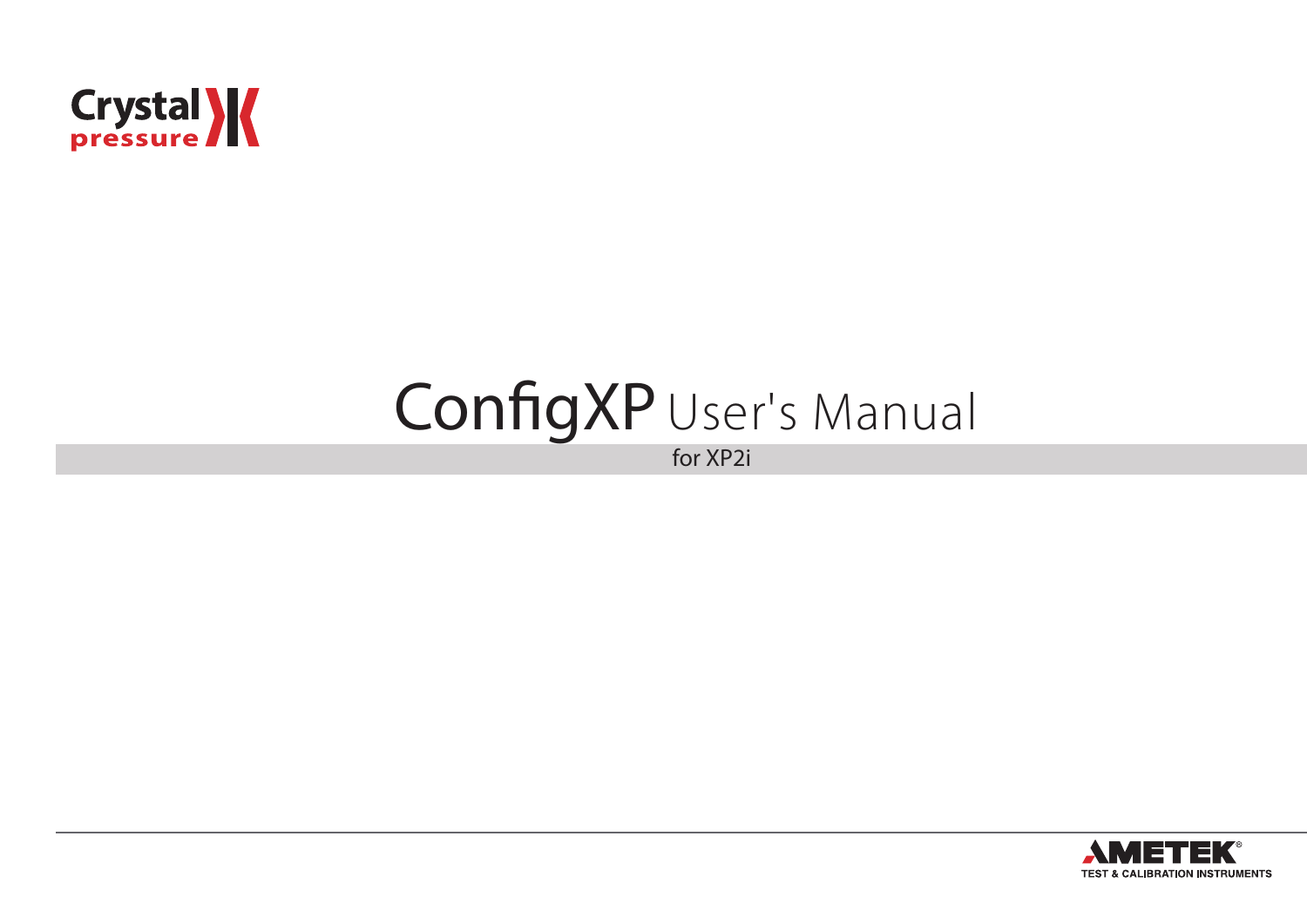# Contents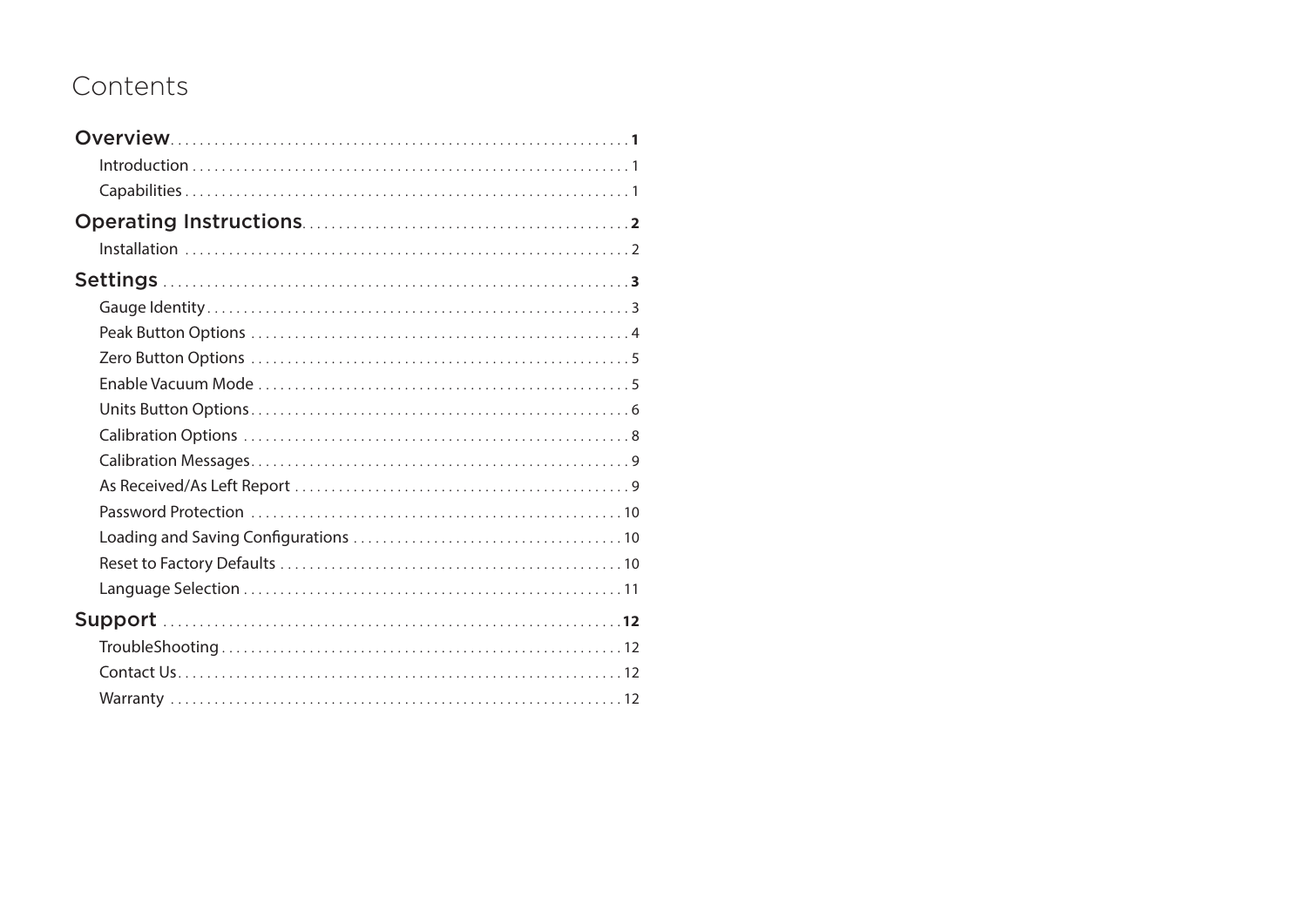# <span id="page-2-0"></span>**Overview**

# **INTRODUCTION**

ConfigXP provides an easy way to customize your gauge (DTG, XP2, or XP2i). With only a serial cable (P/N: 2400, or equivalent\*), a computer running Windows, and the ConfigXP program you can:

- View and print an *as receive* versus *as left* change report
- Load and save custom configurations
- Return the gauge to factory configuration
- Select pressure units (e.g., disable inches Hg, if you never use this scale)
- Adjust (calibrate) the gauge
- Identify firmware version

**Note:** DTGs require an RS-232 interface adapter kit (P/N: 2746).

## **CAPABILITIES**

Some features are dependant on the model and firmware version of your device. You may update your firmware using [XP2iUpdate](http://www.crystalengineering.net/xp2i). For many gauges, you will be able to:

- Password protect the gauge to prevent unauthorized changes
- Disable (or enable) the **(peak)** button
- Select your preferred H2O water density: 4°C, 60°F, 68°F/20°C
- Define a special pressure unit (e.g., display pressure as torque)
- Store a message or identification number
- Limit or expand the zero adjustment range
- Program a TARE value
- Enable and adjust display damping (averaging)
- Display rate of pressure change
- Disable the ability to adjust (calibrate) the gauge from the keypad
- Create calibration reminders

**Note:** Features not available on your gauge will be grayed out in ConfigXP.

 **! CAUTION: Straight pass-through RS-232 cable required. DO NOT use a null-modem cable.**

**CAUTION:** Changing the settings of your gauge using this program can cause the unit to display inaccurate readings or behave differently than the factory defaults. Only personnel qualified to make changes should do so.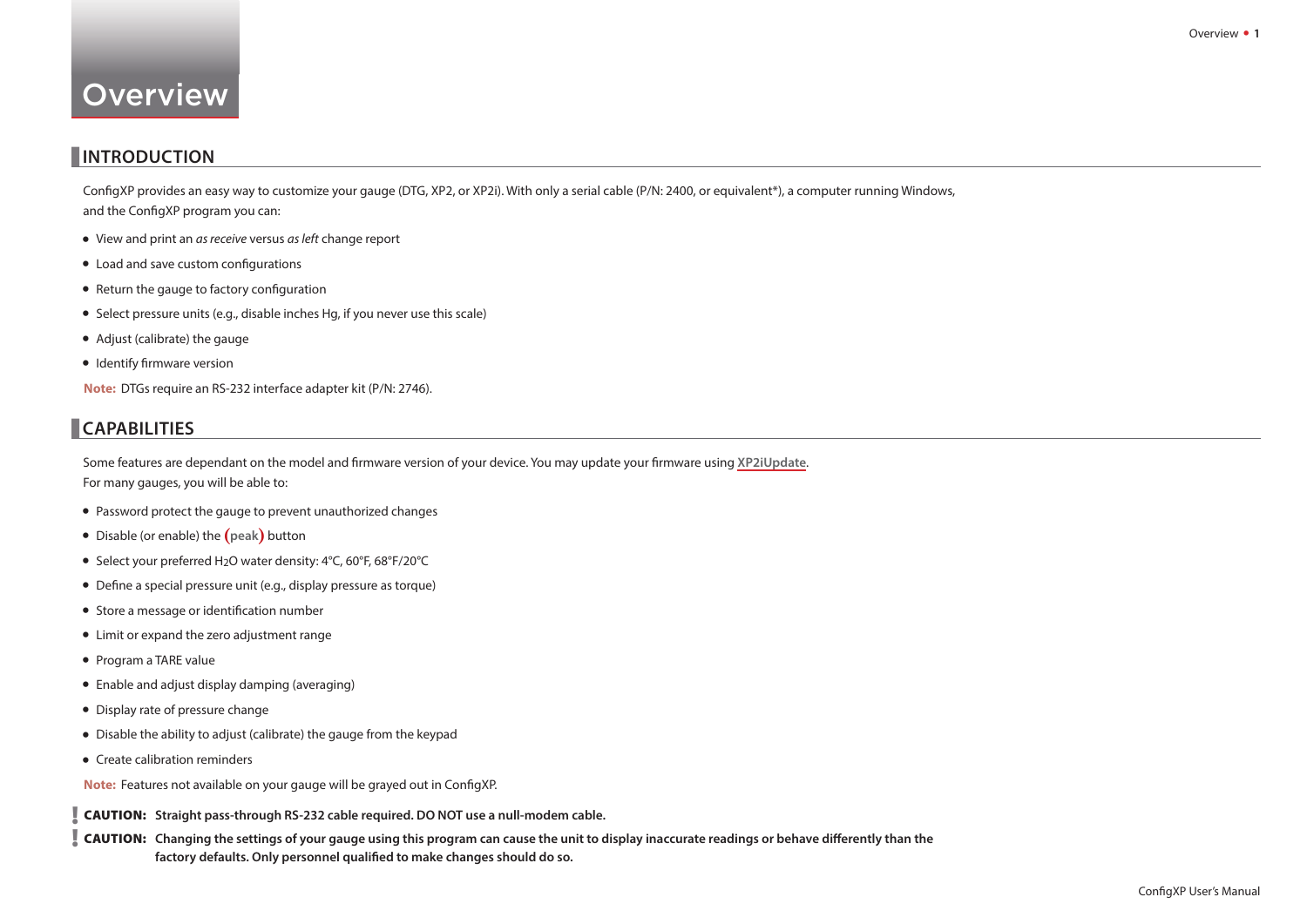# <span id="page-3-0"></span>Operating Instructions

## **INSTALLATION**

ConfigXP is distributed as a self-extracting Setup application. Launch ConfigXPSetup.exe and follow the on-screen prompts. If the program was provided on CD, run the SETUP.EXE from the ConfigXP folder and follow the on-screen prompts.

The first time you start ConfigXP, you must select the communications port to be used. From the drop down box under the **Connect button** and choose Auto to have ConfigXP automatically detect your gauge, or select an appropriate COM port for your computer.



Select a port to connect to an XP2i pressure gauge.

Click the **Connect button** to establish connection to your gauge. If an error is displayed, check cables and verify that the gauge is operating. If you continue to have problems, verify that you can send basic commands, such as "?VER" over the serial connection using a program such as HyperTerminal to connect to the unit.

If the connection is successful ConfigXP displays information retrieved from the gauge, such as the serial and model number, etc., and the current configuration of the gauge. Make any changes desired then click the **Update Gauge button** to commit those changes to the gauge.



The Update Gauge button commits your configuration changes.

Changes take effect immediately, except on some older gauges.

If you have more that one gauge to be customized, click the **Disconnect button**, connect the serial cable to the next gauge to be customized and then click the **Connect button**. If no further changes are necessary, click the **Close button** to exit ConfigXP.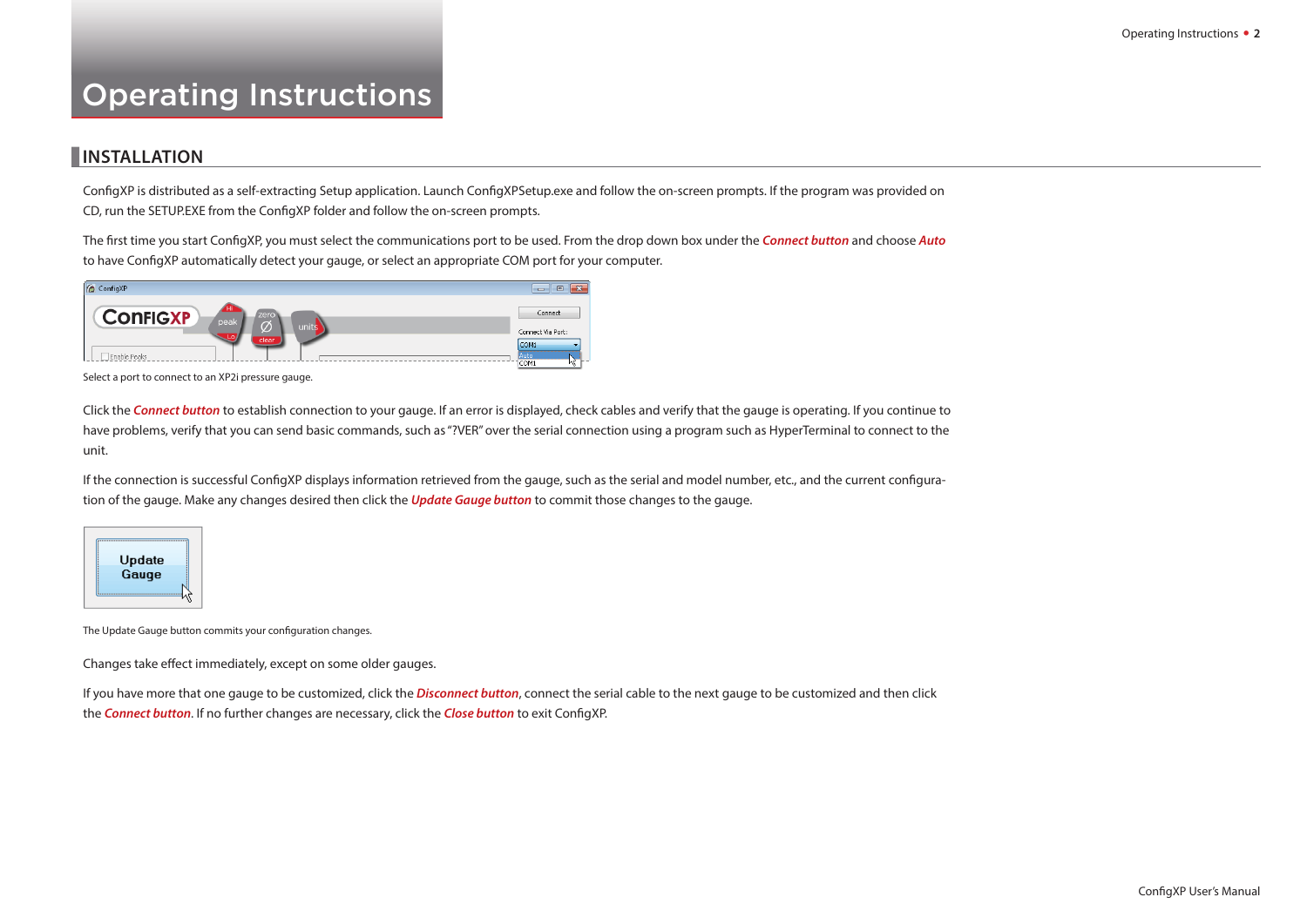# <span id="page-4-0"></span>Settings

Settings are arranged in groups;

## **GAUGE IDENTITY**

The only user setting is the "message store" – all other information is programmed by the factory.

| <b>Gauge Identity</b>   |                         |
|-------------------------|-------------------------|
| S/N:<br>260882          | Model: 30PSIXP2I-DD     |
| Range: 30 PSI           | Firmware Version: R0221 |
| Datalogger Enabled: Yes | Password Protected: Yes |
| Message Store:          |                         |

Store information specific to an individual gauge in the Message store text box.

- **S/N:** The serial number as reported by the gauge.
- **Model:** Model of the gauge (not available on older models).
- **Range:** The pressure range of the gauge, reported in psi regardless of the default unit.
- **Firmware Version:** The firmware version of the gauge.
- **Datalogger Enabled:** Indicates if the gauge is enabled for data logger mode. See **[DataLoggerXP](http://www.crystalengineering.net/dataloggerxp)** for more information.
- **Password Protected:** Indicates if the password protection has been enabled for the gauge.
- Message Store: A location for storing information such as an asset number, tag or identification number, owner information or any combination of text up to a maximum of 12 characters.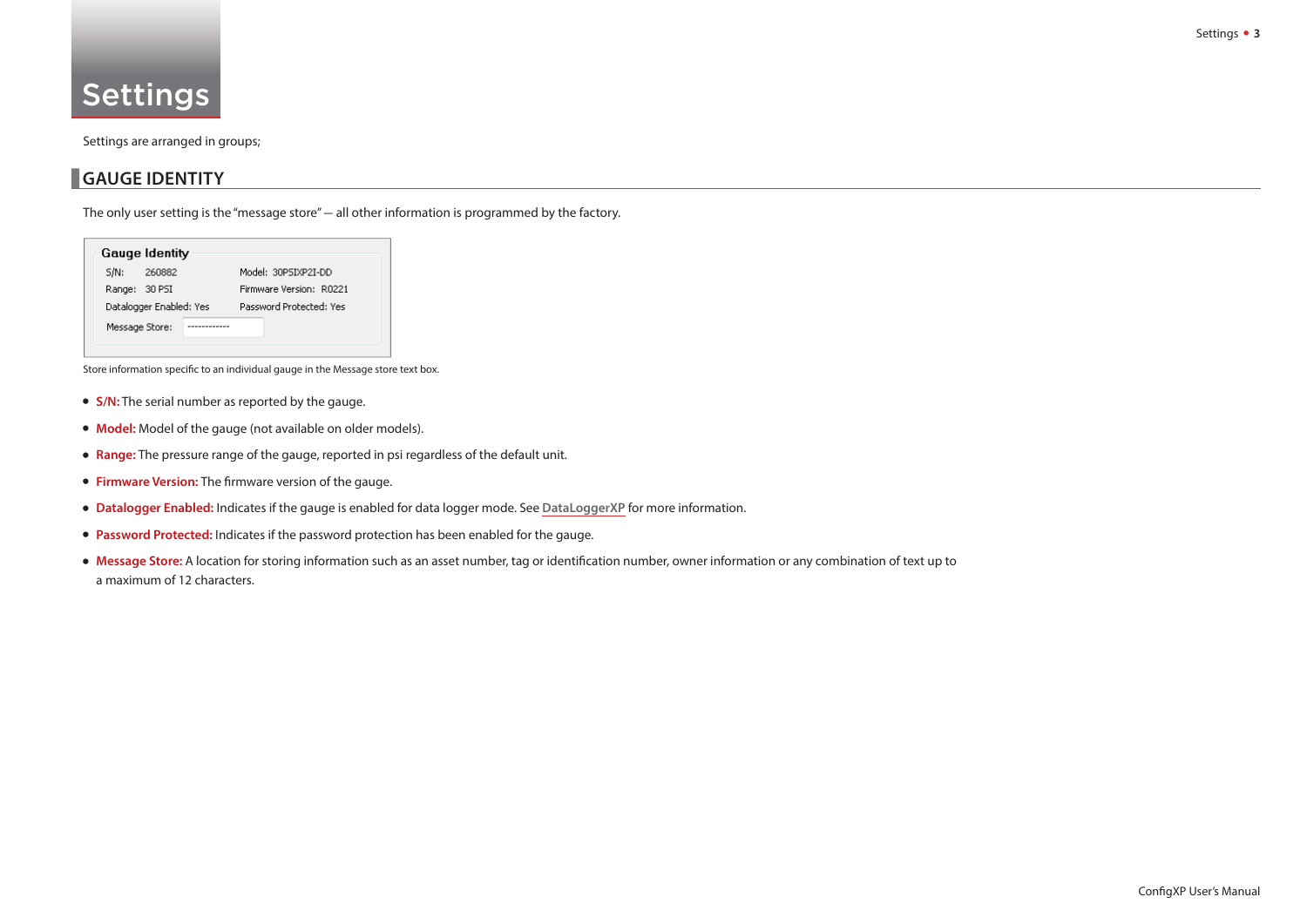# <span id="page-5-0"></span>**PEAK BUTTON OPTIONS**

| <b>CONFIGXP</b><br>peak<br>Lo     |   |         |  |
|-----------------------------------|---|---------|--|
| <b>V</b> Enable Peaks             |   |         |  |
| V Enable Averaging:               | 8 | samples |  |
| V Enable Rate:                    | 4 | samples |  |
| Force Second Line Always On       |   |         |  |
| Enable Differential Pressure Mode |   |         |  |
| T Enable PSVtest Mode             |   |         |  |

Use the Peak button options to control how peaks and averaging are displayed.

- **Enable Peaks:** When unchecked this prevents the display of Peak High or Peak Low. This does not affect averaging, if available.
- **Enable Averaging:** When unchecked this prevents the display of average pressures. The edit field next to this check box controls the number of samples to be used to calculate an average pressure reading. This number can be between 1 and 10. Not available on all models.
- **Enable Rate:** When unchecked this prevents the display of pressure rate. The edit field next to this check box controls the number of calculations used to produce an average rate. This number can be between 3 and 10. Not available on all models.
- **Force second line always on:** When checked, the second line of a XP2i-DD cannot be turned off. Not available on all -DD models.
- **Enable Differential Mode:** Only available on -DD models, differential mode allows the XP2i-DD gauge (the master) to be connected to a second XP2i or XP2i-DD gauge (the slave) and display the pressure difference between the two gauges. A standard RS232 cable (p/n 2400) and null modem adapter (p/n 3456) or a NULL modem cable are required to directly connect the gauges. Once enabled, use the **(peak)** button on the master gauge until the Peak High(  $\bigoplus$ ) and Peak Low(  $\bigoplus$ ) icons are displayed simultaneously. The XP2i-DD gauge must be running firmware version R0111 or later, and the XP2i gauge must be running firmware version R0010 or later for this feature to work. Use [XP2iUpdate](http://www.crystalengineering.net/xp2i) to upgrade to the latest firmware.
- **Enable PSVtest Mode:** PSVtest mode is designed for PSV and PRV ("Pressure Safety Valve" and "Pressure Relief Valve", respectively) as well as for Rupture Disc (also known as "Burst Disc") testing. It increases the measurement rate of the XP2i gauge to approximately eight times per second and replaces the Peak Low logic with a method of automatically recording the closing pressure of the valve after it opens.

Use ConfigXP to activate PSVtest Mode. When the Peak High icon ( $\langle \cdot | \cdot | \cdot \rangle$  flashes. PSVtest mode is enabled. A special feature of PSVtest is that Peak Low is automatically reset to the Peak High value whenever a new Peak High value is detected. Once pressure stops increasing, as when a PSV opens (and the pressure drops below the maximum pressure) XP2i detects the new minimum pressure values (the Peak Low), capturing the closing pressure of a PSV.

Press the (peak) button once to view the captured reseat pressure. The Peak Low icon (WV) will flash on the display.

To clear the peaks, press the  $\left(\text{clear}\right)$  button while the display shows the High  $\left(\text{In}\right)$  or Low ( $\mathbf{\mathbf{\nabla}}$ ) icons.

Application note *AN-006–Pressure Safety Valve Testing* detailing the operation of the PSVtest mode is available on **[xp2i.com](http://www.xp2i.com)**, and includes examples on how to use the gauge in relief valve and burst disk testing.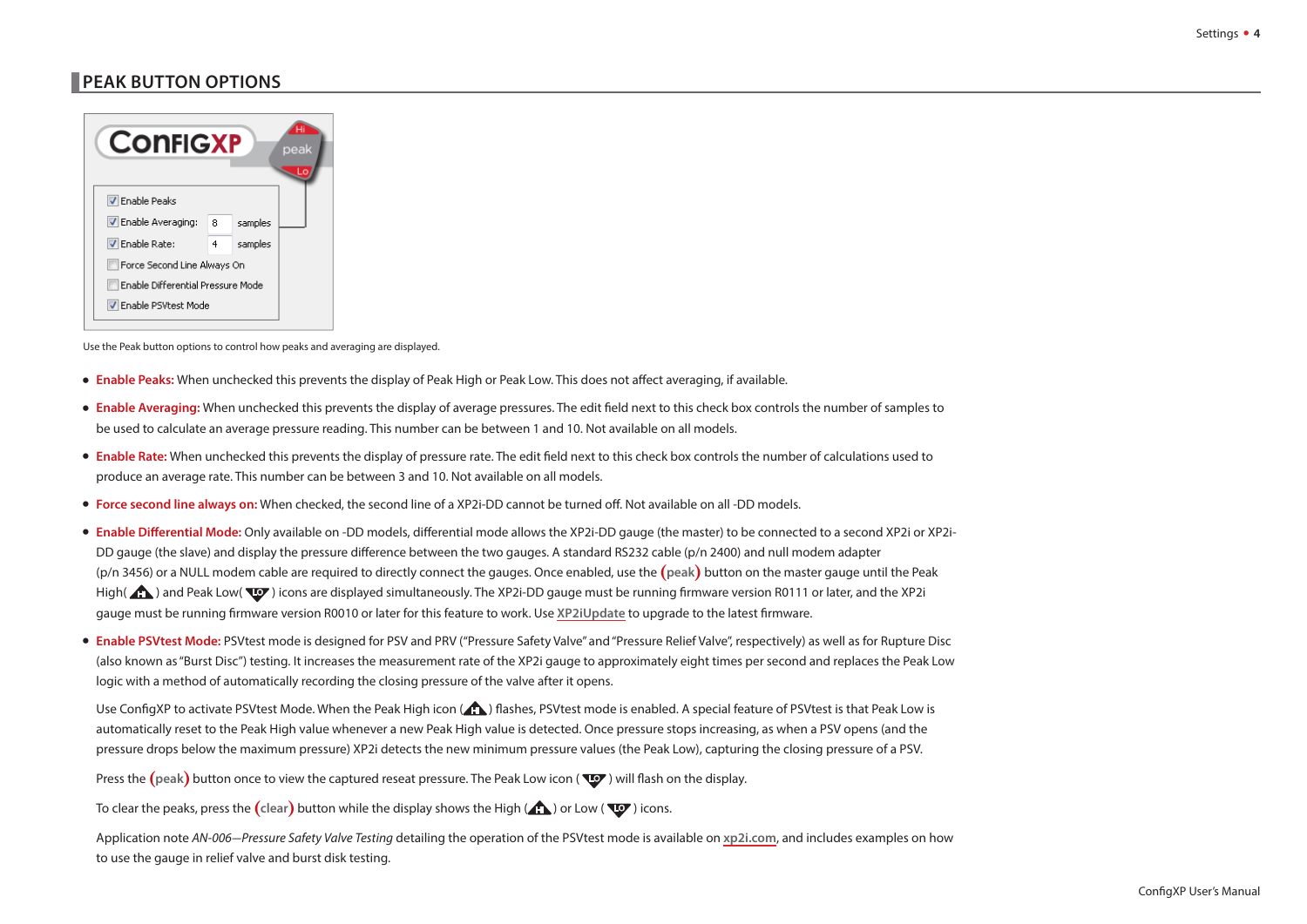# <span id="page-6-0"></span>**ZERO BUTTON OPTIONS**



Use the Zero button options to adjust the pressure the gauge reads as zero.

- **Zero Limit:** By default, all gauges come pre-programmed with a 20 psi maximum zero limit. This means that you can apply pressure (up to 20 psi) to the gauge, press the **(zero)** button, and the gauge will read zero. In some situations it may be desirable to increase or decrease the maximum pressure that the gauge could be set to read zero pressure. It's also possible to disable the **(zero)** button entirely by setting a zero Limit of negative (-)15 psi.
- **Enable TARE:** Enabling the TARE mode allows the second line to display a tare value (instead of forcing the display to read zero at an elevated pressure). This applies to dual line display (-DD) models only. Not available on all -DD models.

# **ENABLE VACUUM MODE**



Only available on DP gauges, this sets the gauge into Vacuum Mode. When working with vacuum, the vacuum pressure should be applied to the – (vacuum) port of the DP gauge. However, when applying vacuum to the – port, it creates a positive differential pressure, and therefore will display a positive pressure on the gauge. By enabling Vacuum Mode, the reading on the gauge will properly display a negative pressure value when applying vacuum.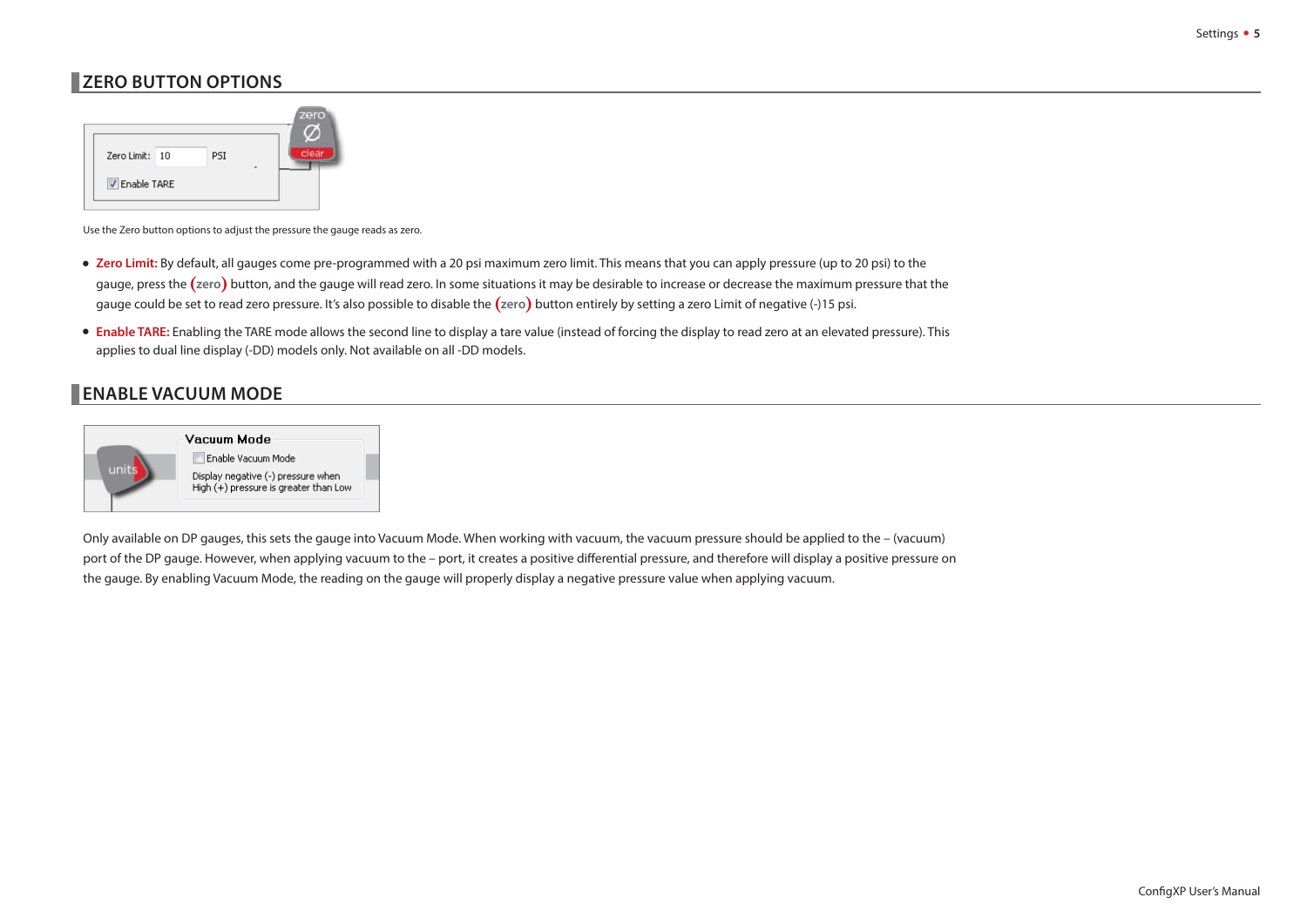# <span id="page-7-0"></span>**UNITS BUTTON OPTIONS**

Select the pressure units you need, and turn off the pressure units you never use (at least one unit must be selected).

| Default Unit:                      | PSI          |  |
|------------------------------------|--------------|--|
| $\nabla$ PSI                       |              |  |
| $\triangledown$ in H <sub>2O</sub> |              |  |
| Water Density:                     | 4°C (39.2°F) |  |
| $\triangledown$ in Hg              |              |  |
| <b>V</b> kPa                       |              |  |
| $\nabla$ mmHg                      |              |  |
| $\triangledown$ mmH <sub>20</sub>  |              |  |
| $\sqrt{}$ bar                      |              |  |
| $\nabla$ mbar                      |              |  |
| $\sqrt{ }$ kgf/cm <sup>2</sup>     |              |  |
| V MPa                              |              |  |

Use the Unit button options to control which units the pressure gauge will display.

- **Default Unit:** The pressure unit displayed after a reset, and the unit used when in datalogging mode. (Reset occurs when the batteries are changed, when an !RST command is sent to the gauge over the serial port or, on older units, when the calibration settings are changed.)
- **Water Density:** From the dropdown menu, select **4 °C (39.2 °F)**, **15.6 °C (60 °F)**, or **20 °C (68 °F)**. Affects inches of water (inH2O), only.

| $\triangledown$ in H <sub>2O</sub> |              |
|------------------------------------|--------------|
| Water Density:                     | 4°C (39.2°F) |
| $V$ in Hq                          | 4°C (39.2°F) |
|                                    | 20°C (68°F)  |
|                                    |              |

• User Defined Units: This section allows you to create a custom pressure unit. When you select this unit the gauge will display *USER*. The display will equal the User Factor multiplied by the measured psi plus the User Offset. Use the Resolution dropdown menu to select the number of decimal places on the display. ConfigXP automatically limits the maximum number of decimal places depending on the pressure range of the gauge, so that only valid numbers can be displayed on the gauge.

| <b>V</b> User Defined                | Hser Hnits Wizard                    |
|--------------------------------------|--------------------------------------|
| <b>User Defined Units</b>            |                                      |
| User Factor<br>$Reading =$           | <b>User Offset</b><br>0<br>$*$ PSI + |
| Gauge Reading<br>30.00 at 30.000 PSI | Resolution<br>0.01                   |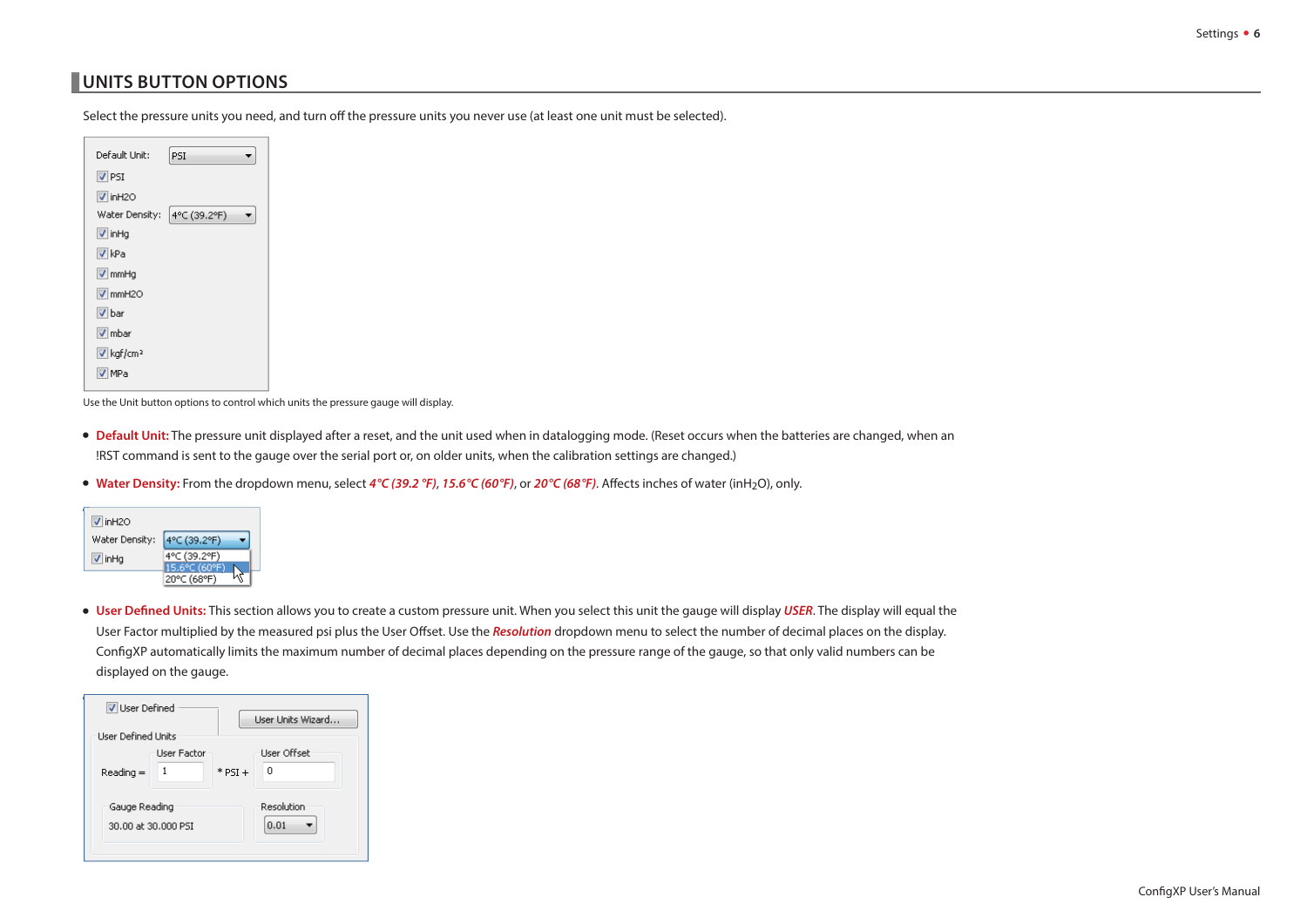#### **Using the User Units Wizard**

The User Units Wizard operates in two modes: Linear Fit or Tank Level. Both modes calculate an optimum User Factor and User Offset.

#### **The Linear Fit tab**

The **Linear Fit** tab allows you to quickly calculate the best User Factor and User Offset by entering actual measurements and the corresponding desired reading for each measurement. In each row, enter the displayed pressure in the first column and the reading you want the gauge to display in the Desired Indica**tion** column. The User Factor and User Offset will be recalculated after each point entered. The **Gauge Reading** column shows what the gauge will actually display using the calculated User Factor and User Offset. The *Delta* column indicates how much error there is between the Desired Indication and the Gauge Reading.

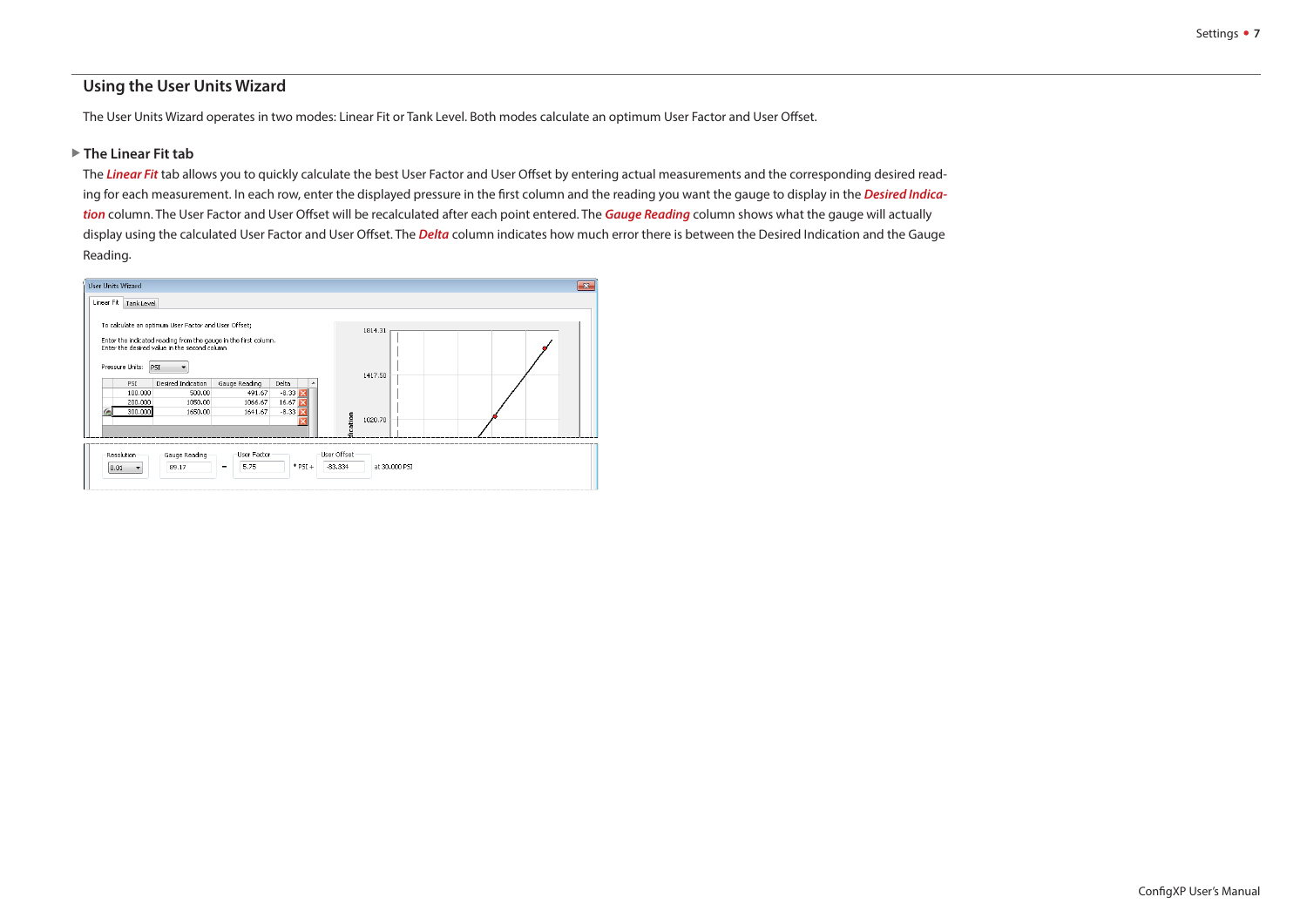#### <span id="page-9-0"></span>**The Tank Level tab**

The **Tank Level** tab allows you to setup the gauge as a height or percent of capacity indicator for a tank or reservoir by entering in a few basic measurements. The tank level assumes the fluid density is constant, and that the fluid is not compressible. You will need the following information:

| meters<br>10<br>meters<br>$\mathbf{v}$                               | $\circledcirc$ | 9.80665                 | m/s <sup>2</sup>                                        |  |
|----------------------------------------------------------------------|----------------|-------------------------|---------------------------------------------------------|--|
|                                                                      |                |                         |                                                         |  |
|                                                                      | $\circ$        | Calculate Local Gravity |                                                         |  |
| Gauge Height                                                         |                | Latitude:               | 35<br>Degrees                                           |  |
| Distance from gauge to base of tank 5<br>meters $\blacktriangledown$ |                |                         | 14.5<br>Minutes                                         |  |
| the base of the tank.<br>Gauge is above<br>$\overline{\phantom{a}}$  |                | Elevation:              | 47<br>meters                                            |  |
|                                                                      |                |                         |                                                         |  |
|                                                                      |                |                         |                                                         |  |
| Media Density                                                        |                | Local Gravity:          | $m/s^2$                                                 |  |
| 1000<br>kg/m <sup>3</sup><br>$\blacktriangledown$                    |                |                         | 100.00% of standard gravity (9.80665 m/s <sup>2</sup> ) |  |
|                                                                      |                |                         |                                                         |  |

- Desired units to be displayed on gauge (feet, meters, % of capacity, etc.). If % of capacity is chosen, you will also need the height of the tank.
- The vertical distance from the gauge to the bottom of the tank, and if the gauge is above or below the bottom of the tank.
- Media density, in  $kg/m^3$ , lbs/ft<sup>3</sup>, or slugs/ft<sup>3</sup>.
- The local gravity. If local gravity is unknown, you can calculate local gravity if the latitude and elevation is known, or use the standard gravity value of 9.80665.

The User Factor and User Offset will be calculated from these parameters.

Note: The User Offset and User Unit Wizard is only available for gauges running firmware version R0013 or later (for XP2i gauges) or R0113 or later (for XP2i-DD gauges). Use [XP2iUpdate](http://www.crystalengineering.net/xp2i) to upgrade any gauge to the latest firmware.

### **CALIBRATION OPTIONS**

| Calibration |                         |                 |
|-------------|-------------------------|-----------------|
|             | Disable Keypad Userspan |                 |
| Userspan:   |                         | Userspan Wizard |
|             |                         |                 |
|             |                         |                 |

- **Userspan:** Usually set to 1 at the factory, and used to adjust the gauge for component aging. All readings are multiplied by this number. For instance, if the readings are low by 0.1%, set this number to 1.001 to correct the readings (1.001 is equivalent to 100.1%).
- **Disable Keypad Userspan:** Checking this box prevents calibration adjustments using the keypad, only. This does not affect the ability to change the userspan value with ConfigXP.
- **Zero Value Adjust (available on Absolute gauges only):** Allows long term zero drift of absolute gauges to be calibrated out. Zero value adjust is added to the displayed pressure.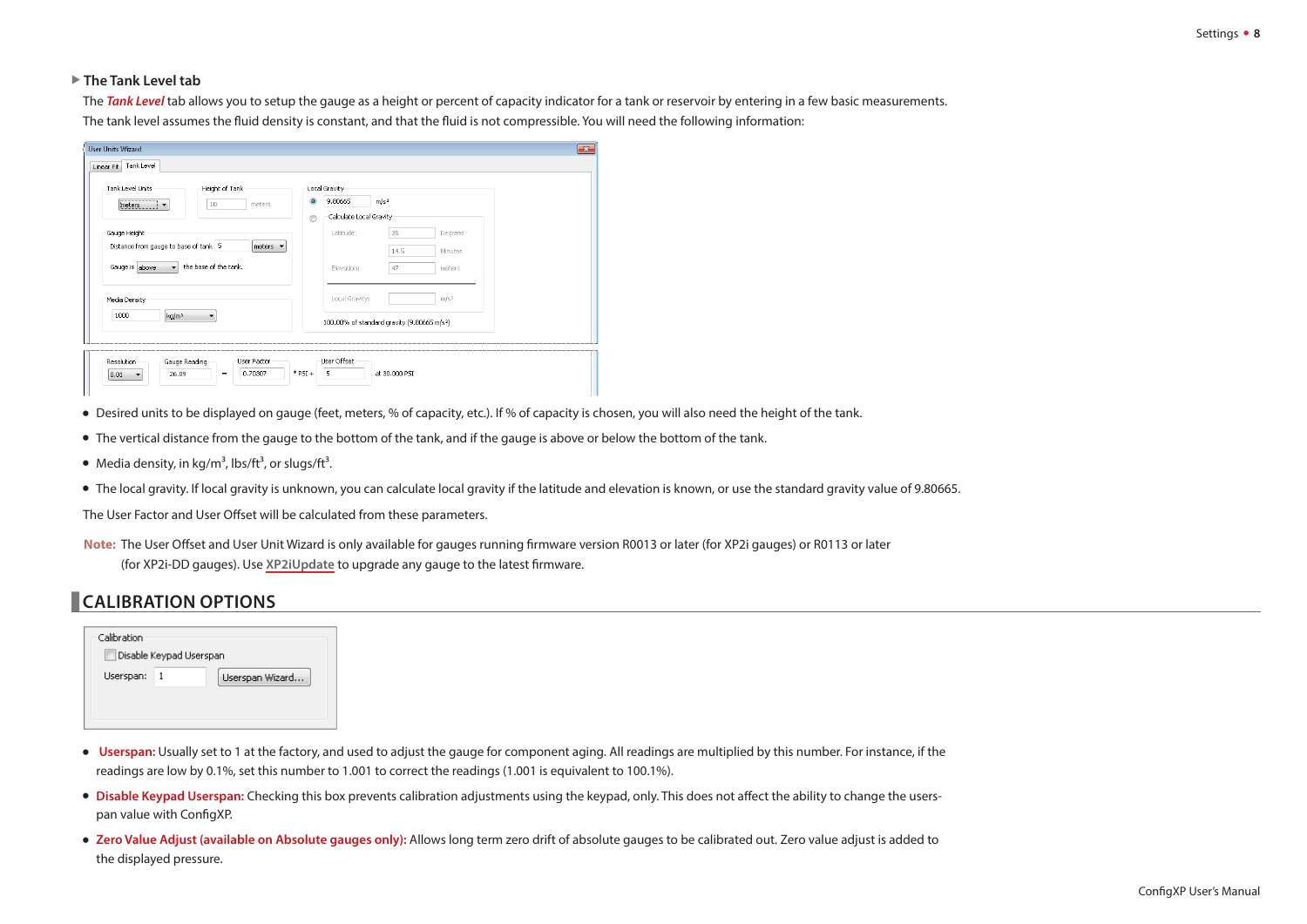# <span id="page-10-0"></span>   **CALIBRATION MESSAGES**

The XP2i has a calibration reminder feature that can help to assure that you never use the gauge after its calibration certificate has expired. It can be programmed to alert you prior to, on, and after the gauge's calibration due date. Due dates, reminder times, and message types can be set after enabling calibration messages.

| √ Enable Calibration Messages |                                   |  |  |
|-------------------------------|-----------------------------------|--|--|
| Show Cal Warning:             | Before Cal Due<br>5<br>Days       |  |  |
| Cal Due On:                   | 5/ 7/2017                         |  |  |
| Show Cal Due:                 | Gauge Startup                     |  |  |
|                               | Gauge Startup                     |  |  |
|                               | Always<br>Alternate with Readings |  |  |

- **• Enable Calibration Messages:** Checking this box enables calibration messages.
- **• Show Cal Warning:** Set the number of days or weeks prior to the Cal Due date when the first warning should appear. The gauge will display "Cal Soon" once the defined time prior is reached.
- **• Cal Due On:** Set the date when the XP2i is due for a re-calibration. This is the date where the XP2i message will switch from "Cal Soon" to "Cal Due".
- **• Show Cal Due:** Set the type of alert once the calibration due date has been reached.
- **• Gauge Startup:** The XP2i will flash "Cal Due" three times during the startup process. After this, no additional warnings will occur until power is recycled again.
- **• Always:** The XP2i will display "Cal Due" until a button is pressed and then the gauge operates normally. After this, no additional warnings will occur until power is recycled. Add Password Protection to make the gauge non-operational and always display "Cal Due."
- **• Alternate with Readings:** The XP2i will alternate displaying "Cal Due" and over pressure readings.

# **AS RECEIVED/AS LEFT REPORT**

The As Received / As Left Report is a summary of the gauge configuration before and after any changes made using ConfigXP. The As Received state is the condition of the gauge after the initial connect. The As Left state includes all changes since the initial connect, including any changes not yet written to the gauge.

| As Received/As Left Report    |                                         | $-25$ |
|-------------------------------|-----------------------------------------|-------|
|                               | As Received / As Left Report for 260882 |       |
| <b>As Received Conditions</b> | <b>As Left Conditions</b>               |       |
| Features:                     | Features:                               |       |
| Peak Enabled                  | Peak Enabled                            |       |
| Zero Limit:10                 | Zero Limit: 10                          |       |
| <b>Liser Factor.1</b>         | User Factor.1                           |       |
| User Offset:0                 | User Offset:0                           |       |
| Liser Resolution 0.01         | <b>Liser Resolution 0.01</b>            |       |
| Userspan Enabled              | Userspan Enabled                        |       |
| <b>TARE Enabled</b>           | <b>TARE Enabled</b>                     |       |
| 2nd Line Forced On (Disabled) | 2nd Line Forced On (Disabled)           |       |
| Rate Enghled                  | <b>Rate Enabled</b>                     |       |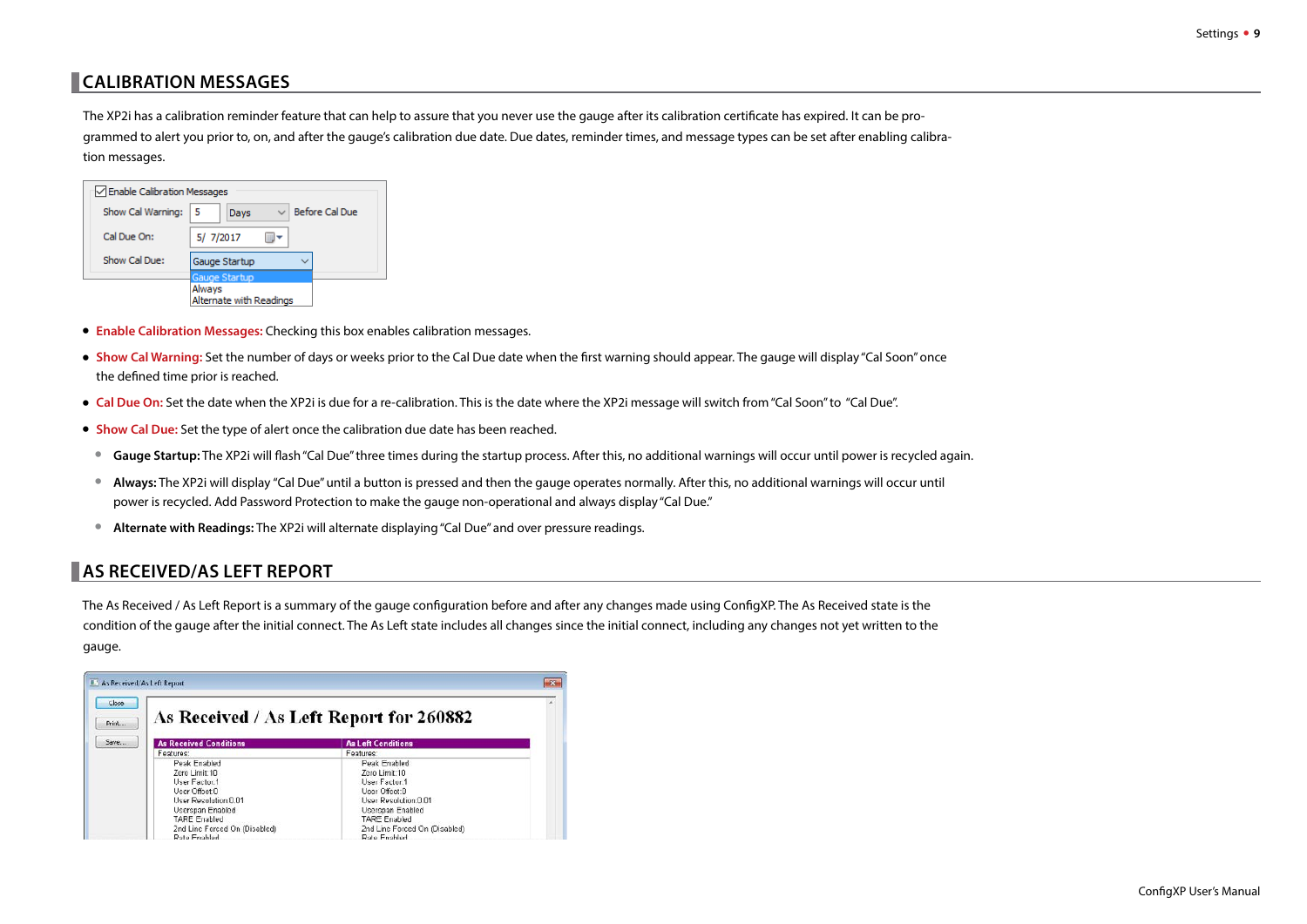# <span id="page-11-0"></span>**PASSWORD PROTECTION**

| Change Password<br>Set Password.<br>Setting a password on the XP2i will prevent unauthorized users<br>making any changes to the configuration of the gauge, includin<br>userspans, units, and messages.<br>Cancel<br>WARNING: Do not lose your password, as it can only be removed<br>by contacting the factory.<br>Old password:<br>Remove<br>Password<br>New password:<br>Forgot<br>Confirm new password:<br>Password |  |
|-------------------------------------------------------------------------------------------------------------------------------------------------------------------------------------------------------------------------------------------------------------------------------------------------------------------------------------------------------------------------------------------------------------------------|--|
|-------------------------------------------------------------------------------------------------------------------------------------------------------------------------------------------------------------------------------------------------------------------------------------------------------------------------------------------------------------------------------------------------------------------------|--|

The password protection feature of the gauge allows you to prevent unauthorized changes to the gauge configuration by setting a four digit password. Once the password is set you will not be able to make any changes to the gauge through ConfigXP without the password. In addition, any functions within the gauge itself that can be accessed by the keypad or serial interface, such as water reference select or userspan adjustment, will be disabled. Any serial interface command that attempts to change a protected feature will return a **X,0** message indicating that feature cannot be changed. Passwords can only be set or removed using ConfigXP.

In the event you lose the password, you will need to contact the factory for an unlock code, which will remove the password protection.

## **LOADING AND SAVING CONFIGURATIONS**



Use the Load Configuration and Save Configuration buttons to create custom setups-like enabling a limited set of engineering units or enabling other features in the gauge—and storing those configurations for later use. Applications might include using a saved configuration to setup multiple gauges identically, or using different configurations for the same gauge to customize it for different applications. Configurations do not include the password or userspan value.

# **RESET TO FACTORY DEFAULTS**

The Load Factory Defaults button will return the gauge to the configuration as shipped from the factory. As part of the reset function, the password will be removed from the gauge, but the userspan value will be unaffected.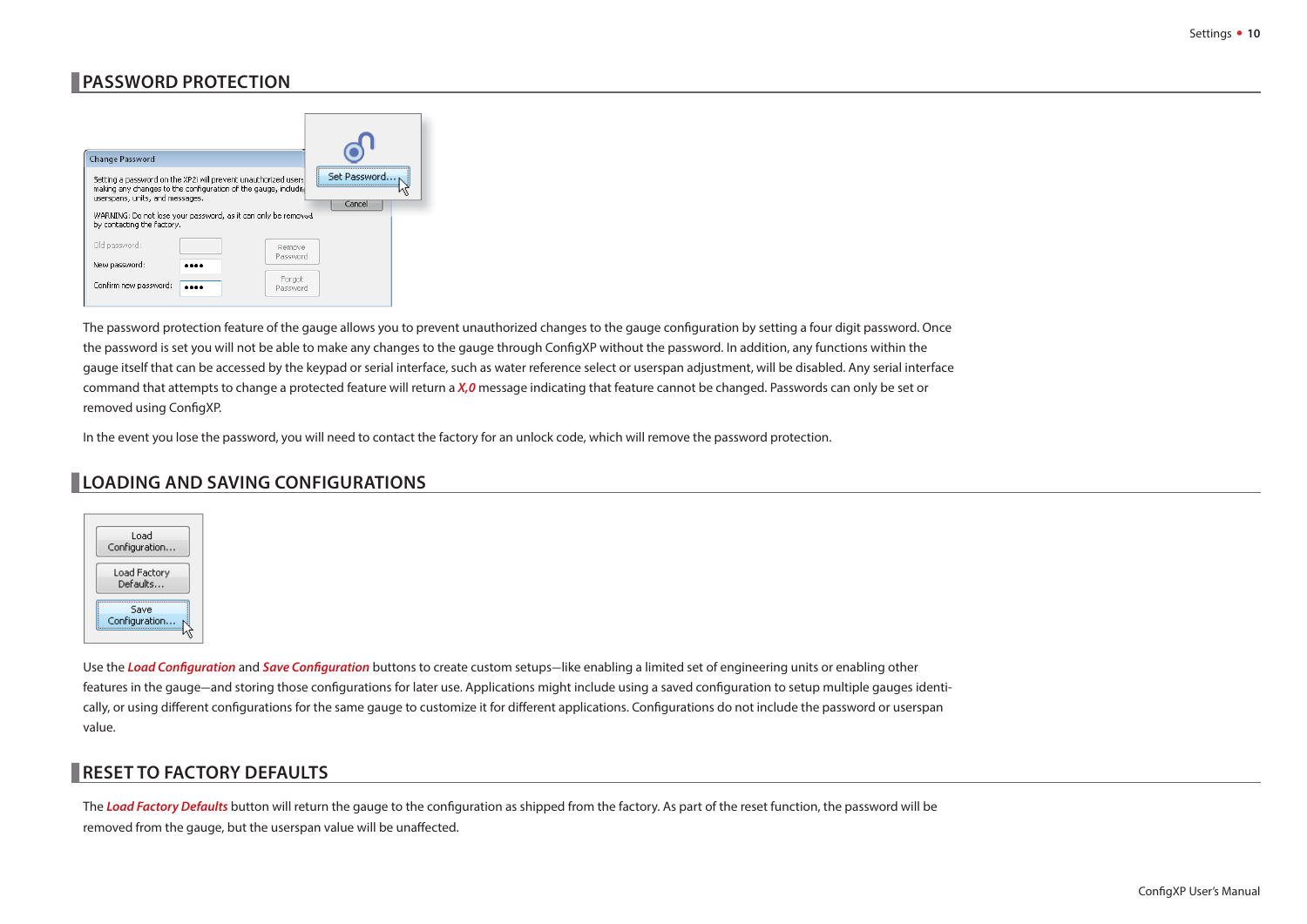# <span id="page-12-0"></span>**LANGUAGE SELECTION**



ConfigXP supports alternate languages for the user interface. Some languages are available directly from the Crystal Engineering web site, while others can be obtained directly from your local Crystal Engineering distributor.

To choose an alternate language, click the *Language* button to open the Select Language dialog box. You must use the version of ConfigXP included with the language file. If you upgrade ConfigXP using the English version, it is very likely that the language file will no longer work and the program will start in English.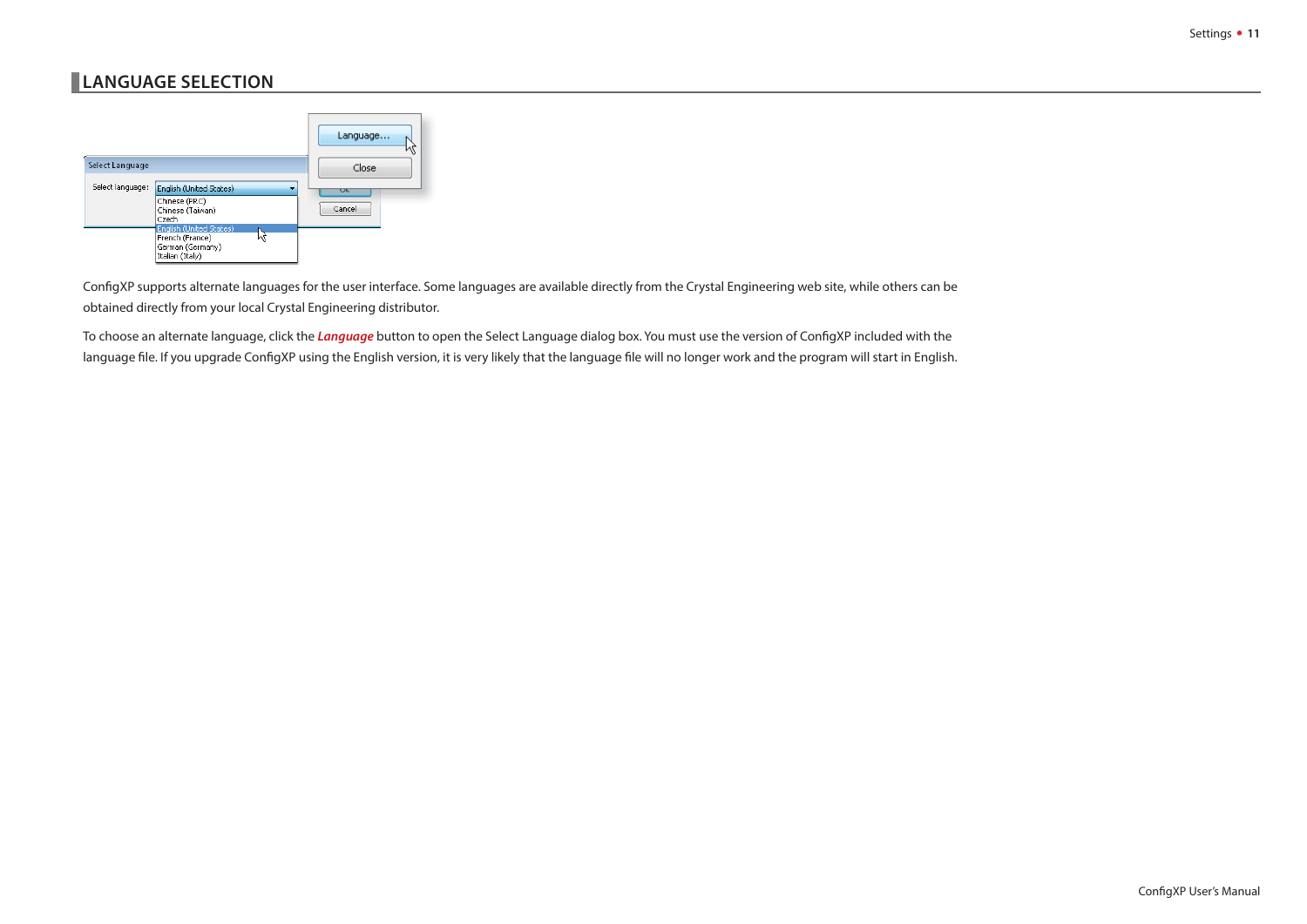## <span id="page-13-0"></span>**TROUBLESHOOTING**

#### **Firmware Revision Dependencies**

Some older versions of the firmware do not fully support all of the features provided in ConfigXP.

A known issue exists with disabling units which may cause the unit to only operate in psi mode even if that unit is not selected. To prevent this problem, simply select psi or  $kgf/cm^2$  as one of the units and the gauge should work properly.

# **CONTACT US**

## **WARRANTY**

ConfigXP AND THE CORRESPONDING PRESSURE GAUGE (COLLECTIVELY "PRODUCT") IS PROVIDED "AS IS." CRYSTAL ENGINEERING CORPORATION DOES NOT AND CANNOT WARRANT THE PERFORMANCE OR RESULTS PURCHASER MAY OBTAIN BY USING THE PRODUCT. CRYSTAL ENGINEERING CORPORATION MAKES NO PROMISES, REPRESENTATIONS, OR WARRANTIES, EXPRESS OR IMPLIED, INCLUDING, BUT NOT LIMITED TO, THE PRODUCT'S CONDITION, ITS CONFORMITY TO ANY REPRESENTATION OR DESCRIPTION, THE EXISTENCE OF ANY LATENT OR PATENT DEFECTS, ANY NEGLIGENCE, AND ITS MERCHANTABILITY OR FITNESS FOR A PARTICULAR USE.

Good data processing procedure dictates that any Product be thoroughly tested with non-critical data before relying on it. The purchaser must assume the entire risk of using the Product. ANY LIABILITY OF CRYSTAL ENGINEERING CORPORATION FOR A DEFECTIVE PRODUCT WILL BE LIMITED EXCLUSIVELY TO REPLACE-MENT OF PURCHASER'S COPY OF THE PRODUCT WITH ANOTHER COPY OR, IF SO ELECTED BY CRYSTAL ENGINEERING CORPORATION IN ITS SOLE DISCRETION, REFUND OF THE INITIAL AMOUNT PAID BY PURCHASER TO CRYSTAL ENGINEERING CORPORATION FOR THE PRODUCT. IN NO EVENT WILL CRYSTAL ENGINEERING CORPORATION OR ITS SUPPLIERS BE LIABLE TO PURCHASER FOR ANY CONSEQUENTIAL, INCIDENTAL OR SPECIAL DAMAGES, INCLUDING ANY LOST PROFITS OR LOST SAVINGS, EVEN IF CRYSTAL ENGINEERING CORPORATION WAS ADVISED OF THE POSSIBILITY OF SUCH DAMAGES, OR FOR ANY CLAIM BY ANY THIRD PARTY.